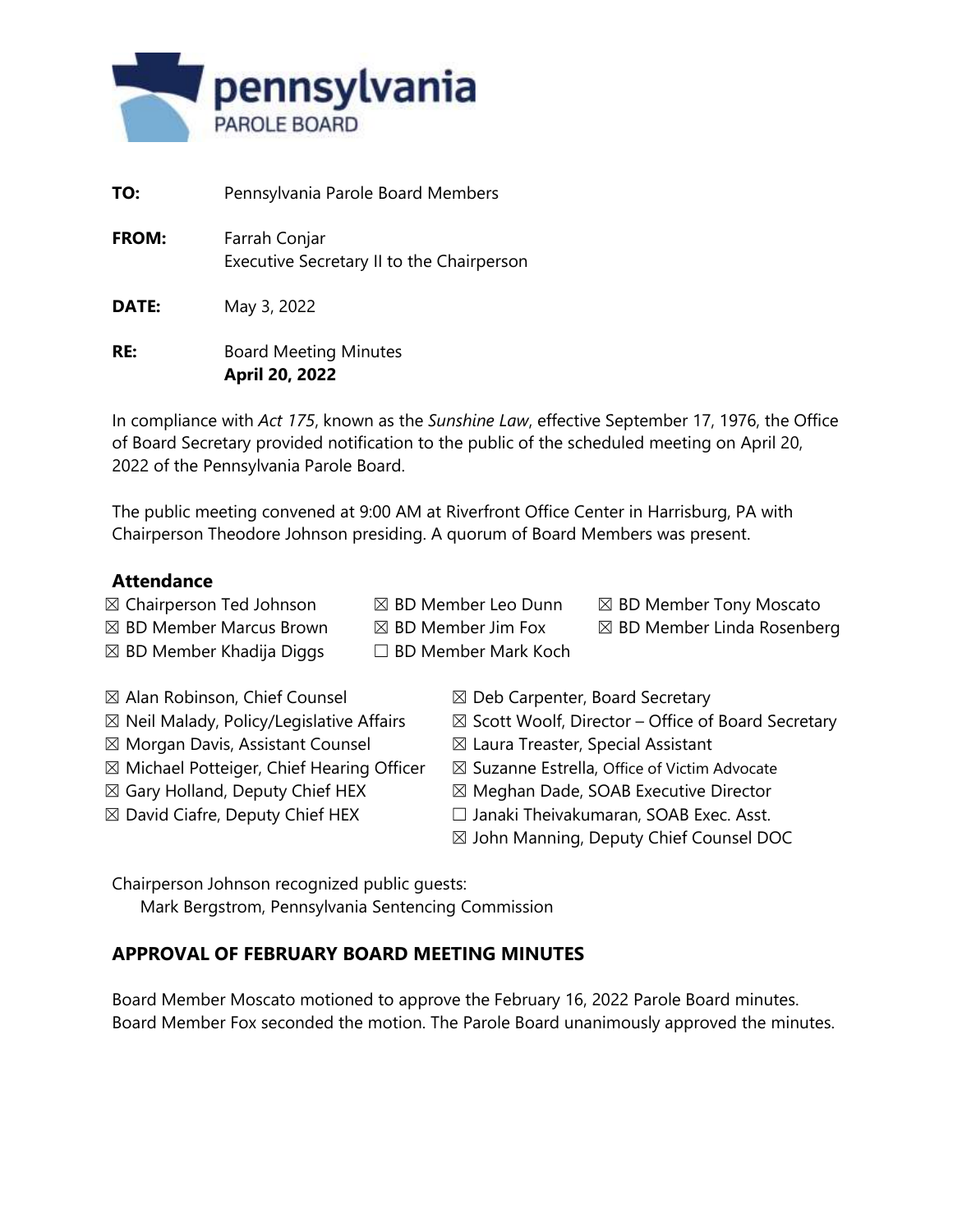#### **Agency Presentations**

Presentation by Office of Vocational Rehabilitation - Kimberly Gerlach - to provide the Board an overview of the services provided.

Presentation by Department of Corrections Psychology - Lucas Malishchak and James Harrington - to provide an overview of sex offender treatment.

# **OFFICE AND STAFF REPORTS**

#### **Office of Victim Advocate (OVA) Report**

Victim Advocate Suzanne Estrella

- Working on removing duplicate information from files.
- In May we will be opening up in-person testimony, so that in person will be one day and videos will be the second day.
- Great feedback on how things went yesterday with F2F from staff and the victim participants much they appreciated how Board Members and other staff worked with victims.
- Crime Victims Rally will be held Monday, April 25, 2022. OVA will host the Crime Victim Rally summit at 1:00 p.m. at the Capitol, to promote collaboration on how different agencies work together in networking etc.

## **Sexual Offenders Assessment Board (SOAB)**

Executive Director Meghan Dade

- Next training will be May 13, 2022 in the Poconos, part of the Mid-Atlantic Region Association for the Treatment of Sexual Abusers (MARATSA) conference, which is a 2-3 day conference. If anyone is interested, SOAB staff can forward you the registration information.
- Board Member Brown suggested that Board Members and Hearing Examiners hear what conclusions are on why the offender may be denying his/her sex offense. Director Dade and SOAB staff will develop a training session for the Board Members on current best practices for treating and supervising sex offenders who deny their offenses.

## **Communications/Media Report**

Special Assistant Laura Treaster

- Participated in a Teams meeting on April 19 with Deb Carpenter, Bret Bucklen, Michelle Sheets from the DOC Stats and Analysis Office, as well as Matthew Kleiman and Brett Miller to discuss recidivism data.
- Bret Bucklen informed the group the recidivism report was in the process of being completed, just prior to pandemic, which has delayed the final product until a hopeful release in May 2022. The report will focus on type of instant offence, Static 99, LSI-R, prior arrests and convictions, prior number of probation and parole failures, DOC misconducts. The report itself is a very in-depth review, will be 50 or more pages and will focus on the timeframe of 2013 to 2018. Bret and Michelle stated that when complete,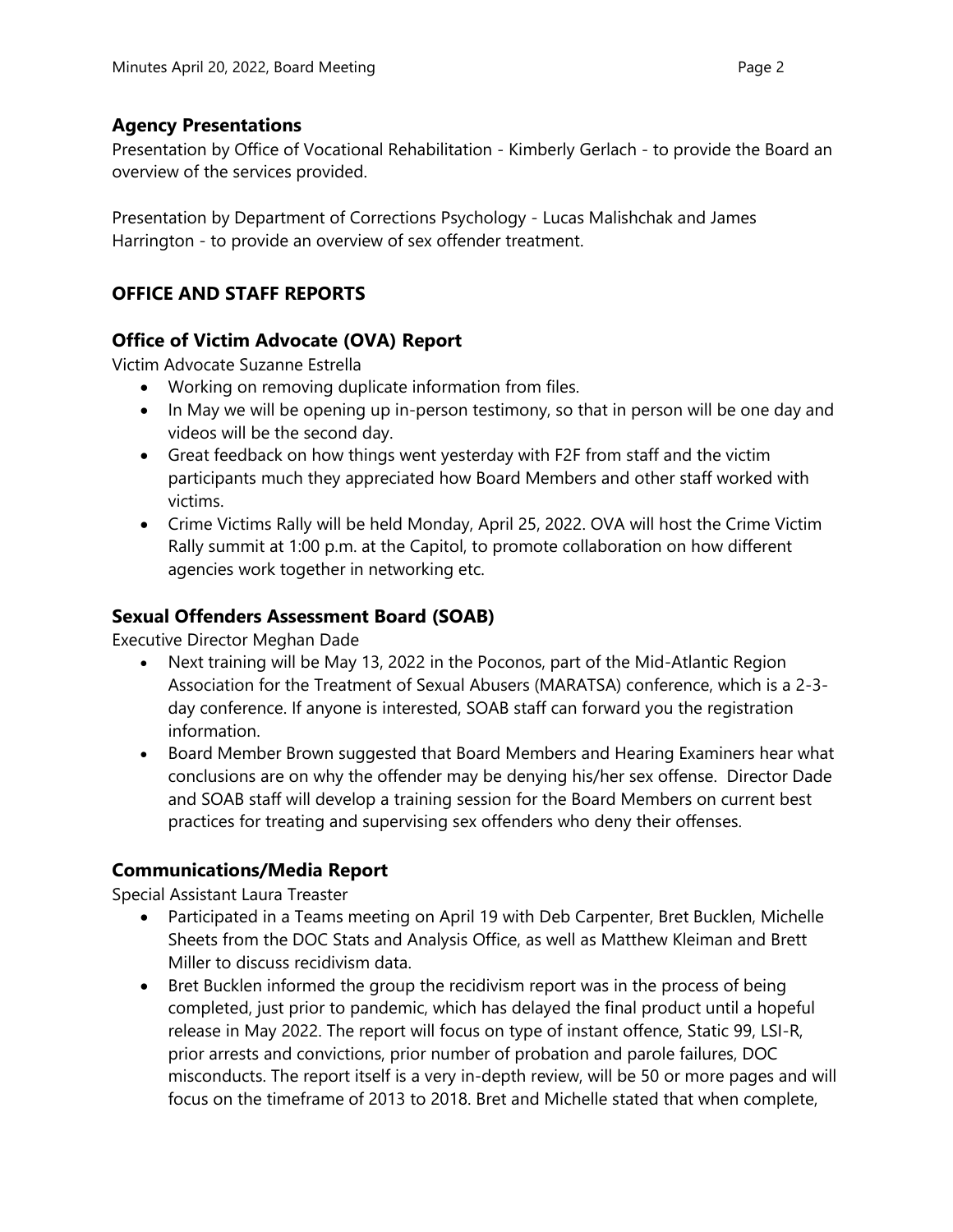the preliminary final copy will be given to Acting Secretary Little and Chairman Johnson, who may then share the report with Board Members. In process of providing a preview of their report to Secretary Little and Chairman Johnson sometime in May 2022 recidivism data is going to address the timeframe between 2013 and 2018. Bret and Michelle also indicated they will be reviewing the data needs for their office to accomplish our request for more detailed statistics on CPVs and TPVs. Deb added moving forward, the recidivism report would be provided on a 3- and 5-year basis.

#### **Policy and Legislative Affairs Report**

Policy and Legislative Affairs Director Neil Malady

- It is primary election season. The House of Representatives will return next week for 3 days and will be back in session on May  $23<sup>rd</sup>$  for 3 days. The month of June will be budget season.
- There are two reappointments with Chairman Johnson and Board Member Rosenberg, whose terms expire on June 14. They both can be reappointed on June  $15<sup>th</sup>$  and must be on the Senate calendar for 10 days. With Board Member Koch's retirement and Board Member Barden's resignation, the Governor's office is looking to do a package of nominations for the Board. If the Senate leaves early in June, the Board will be looking at September confirmations. If the Senate stays until the end of June, it is possible to get through the 10 days that are required.

# **Office of Chief Counsel Report**

Chief Counsel Alan Robinson

- The *Scott* case was argued before the PA Supreme Court. The case was brought by the Abolitionist Law Center, who claimed that Section 6137 our statute which states that the Board cannot release life-sentenced inmates is unconstitutional. Commonwealth Court dismissed the case for lack of jurisdiction.
- Received a decision in a case *El-Amin vs. Parole Board* that Attorney Tim Keating argued on behalf of the Parole Board. This is the first decision on the post-merger statute. The argument focused on the change in the law which says time in a CCC or CCF is considered to be at liberty on parole was a change in the law and could not be applied retroactively because the court said it was punitive. The court said it is not a change in the law, but a codification of prior case law and the issue of whether it is punitive was not before the court.
- Financial disclosures should be submitted by April 30, 2022 as they are due May 1, 2022.

## **Board Secretary Office Report**

Board Secretary Office Director Scott Woolf

- An updated timeline on the E361 will be provided as we move forward with this process. These upgrades will be a very big and positive change. Plan to start testing in the beginning of May.
- There have been questions recently with regard to deportation orders and detainers. There are two scenarios: if the Decision Makers elects to parole the individual, if he/she is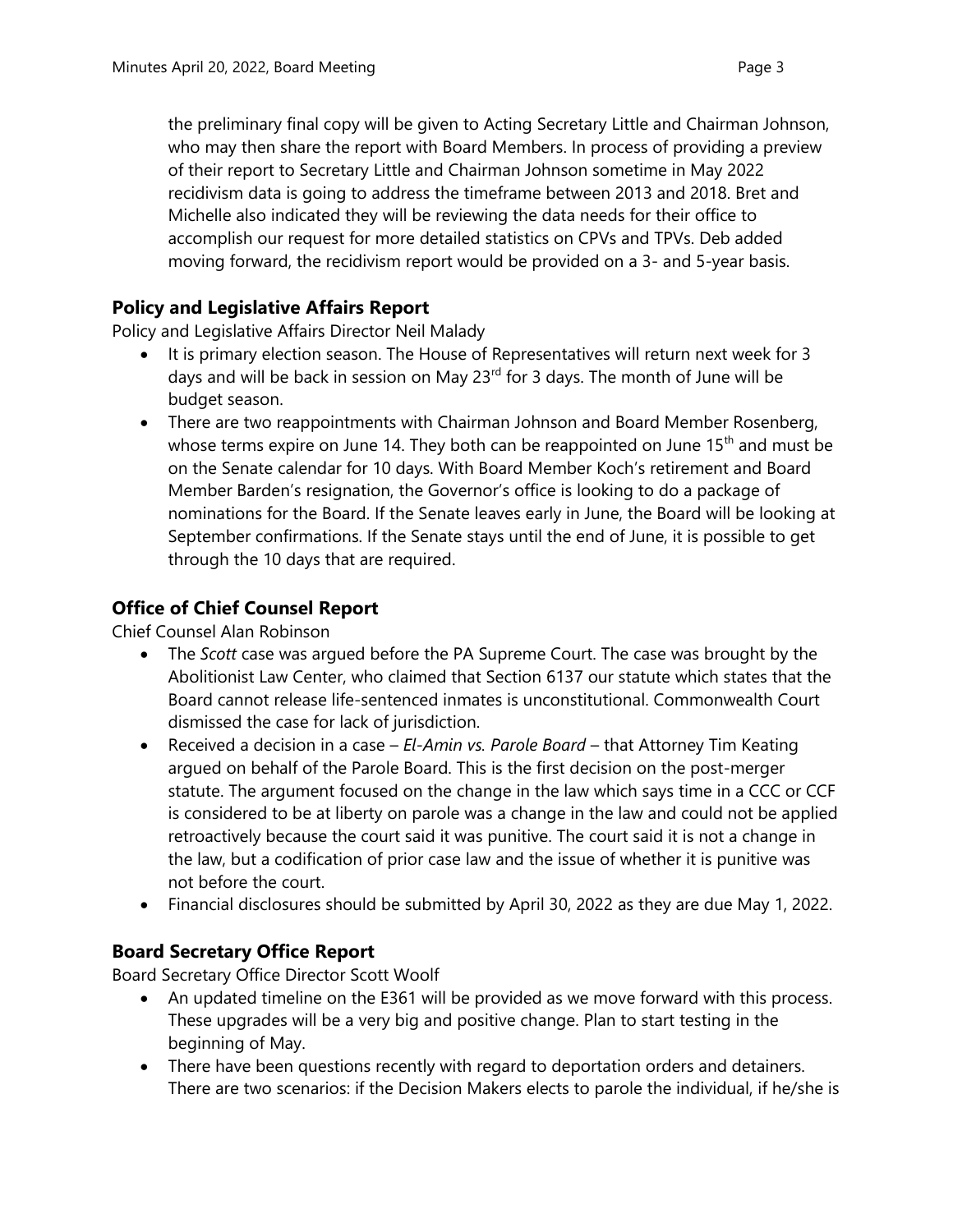not deported from the country, when the Decision Maker selects a selection in the box with either a minimum eligibility date or an actual date, a check is to be made in the Immigration and Customs Enforcement Detainer or the Immigration and Customs Enforcement Deportation Order box, this text is translated to a Board Action that a home plan is needed. By doing this, if something transpires in the person's case that he/she is not deported or detained, the parolee can be paroled. The other selection is deportation only. Parole staff techs do not place a home plan on the Board Action, then, if the person is not deported, he/she will be returned to the SCI. Scott stated staff is working on modifying the wording on this particular subject matter for clarity.

Chairman Johnson stated if a Decision Maker would not parole a person to either another part of the United States or to Pennsylvania, the person shouldn't just be paroled to another country to remove the issue. If you are not willing or do not think the person is ready to be paroled, the Decision Maker should not use deportation as the reason to parole. This applies to individuals who have reached their minimum date.

## **Board Secretary Report**

Board Secretary Deb Carpenter

- Board Member Dunn stated that Decision Makers who are reviewing a case that involves a seriously mentally ill (MH Class D) individual who is close to max, but the Decision Maker does not want the person to max, the option to parole the person to a secure forensic facility is available. This option isn't used very often, but is available and the Department of Health and Human Services will work with DOC to try to place them.
- Board Member Dunn stated that when reviewing a person for parole, if he is denying the person for the 2<sup>nd</sup> time, he will counsel the person about the need to get misconducts under control or talk about the need for programming. For reviews of the same person for the third, fourth or more times, it is up to the individual Decision Maker to recuse themselves from the parole review. Deb explained to the Board Members that if the review is the third, fourth or more occurrence, the Decision Maker should make a note of this fact in the notes section on the 361 to recuse yourself from the interview. If it is a majority vote, there is a possibility then that the Decision Maker would need to add his/her vote. Additionally, there is no way in the current system to record how many times the same person has interviewed the person; therefore, it is up to the individual Decision Maker to make this notation.
- Alan explained a few cases have been discovered that mandatory conditions that existed based on a parole interview are not showing up in subsequent Board Actions for one reason or another. These nuances have been discovered by OVA staff and/or DOC field or institutional staff. To correct this situation, the recommendation is, if the Hearing Examiner has a violation hearing that will require another Board Action, the Hearing Examiner must go back and look at the most recent discretionary release Board Action and reimpose the mandatory conditions previously imposed. Those mandatory